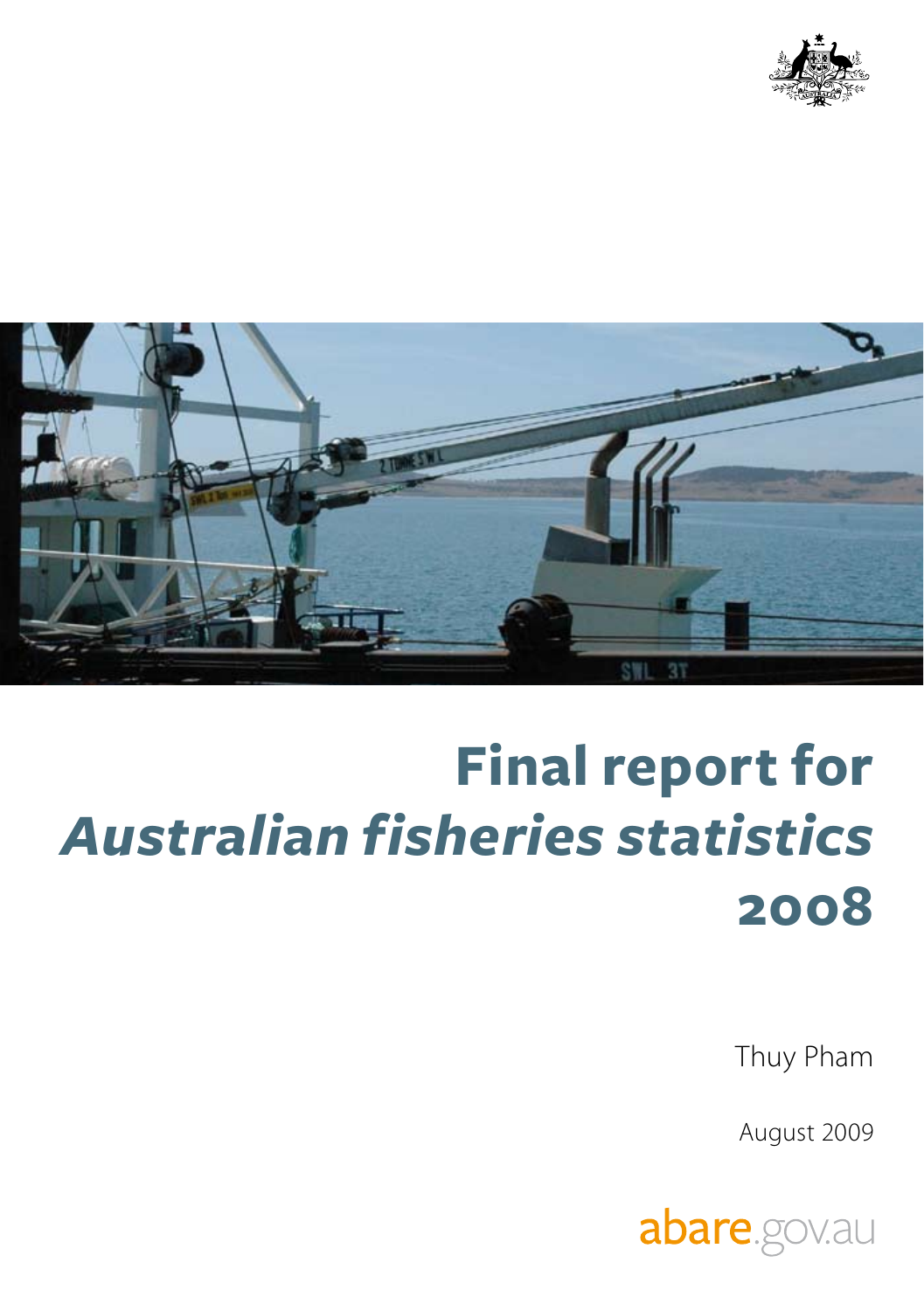#### © ABARE and FRDC 2009

This work is copyright. The *Copyright Act 1968* permits fair dealing for study, research, news reporting, criticism or review. Selected passages, tables or diagrams may be reproduced for such purposes provided acknowledgment of the source is included. Major extracts or the entire document may not be reproduced by any process without the written permission of the Executive Director, ABARE.

ISSN 1037-6879

Pham, T, 2009, *Final report for Australian fisheries statistics 2008*, ABARE, Canberra, August.

| Australian Bureau of Agricultural and Resource Economics |                                                                |  |  |  |  |
|----------------------------------------------------------|----------------------------------------------------------------|--|--|--|--|
|                                                          | <b>Postal address</b> GPO Box 1563 Canberra ACT 2601 Australia |  |  |  |  |
|                                                          | <b>Location</b> 7B London Circuit Canberra ACT 2601            |  |  |  |  |
|                                                          | <b>Switchboard</b> $+61$ 2 6272 2000                           |  |  |  |  |
|                                                          | <b>Facsimile</b> $+61262722001$                                |  |  |  |  |

ABARE is a professionally independent government economic research agency.

ABARE project 2008/233

#### Acknowledgements

Thuy Pham and Alistair Peat prepared *Australian fisheries statistics* 2008. The assistance of officers of state and Northern Territory fisheries departments (see below), the Australian Fisheries Management Authority, researchers and various industry representatives is gratefully acknowledged. The Australian Bureau of Statistics supplied trade data.

The Fisheries Research and Development Corporation and the Australian Government Department of Agriculture Fisheries and Forestry are also gratefully acknowledged for providing funding for this research.

#### New South Wales Department of Primary Industries - Fisheries

Laurie Derwent (Wild Sector) Janine Sakker (Aquaculture)

#### Victoria Department of Primary Industries

Mark Taylor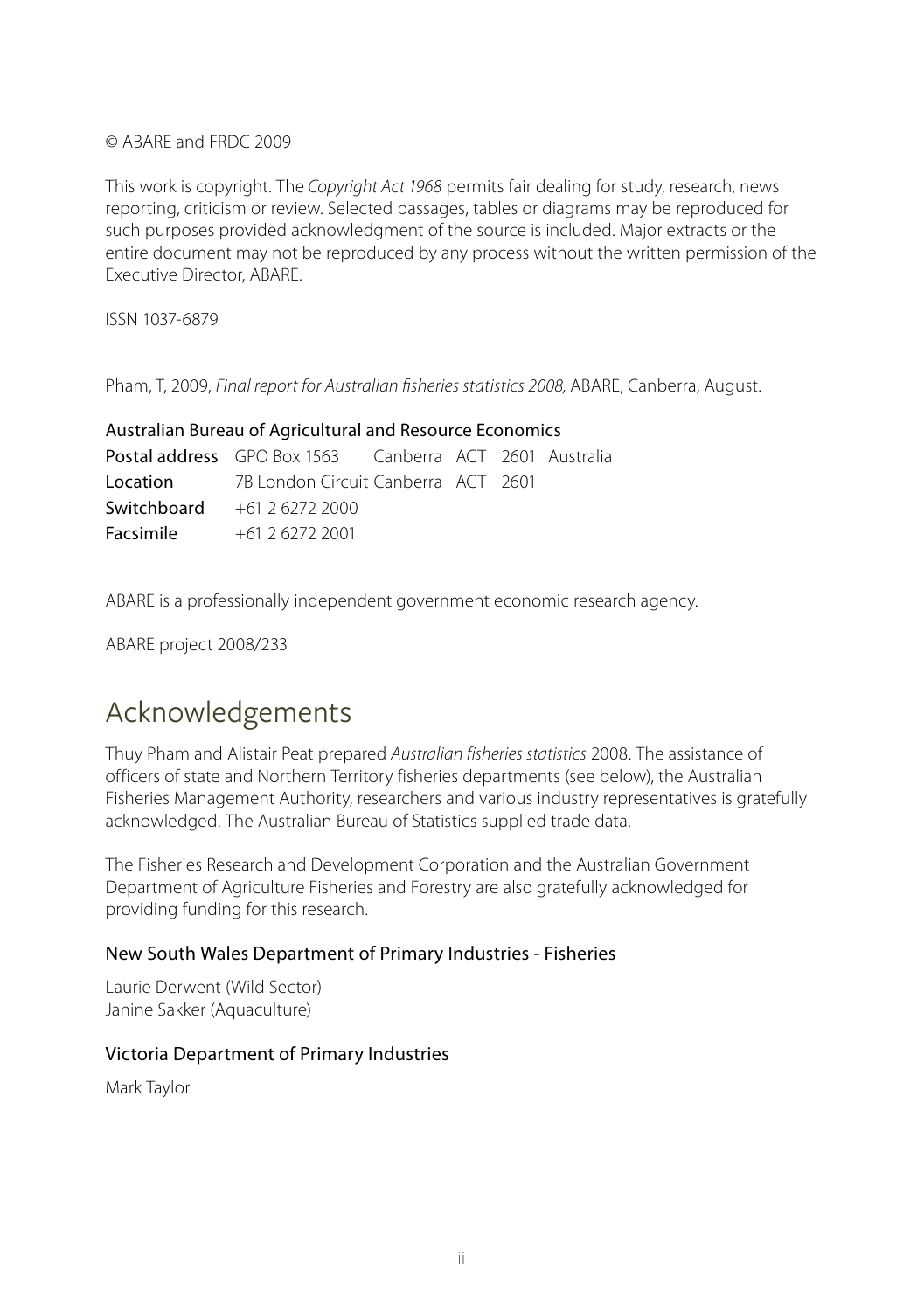Queensland Department of Primary Industries and Fisheries

Lew Williams (Wild Sector) Ross Lobegeiger (Aquaculture)

South Australian Research and Development Institute Angelo Tsolos (Wildcaught)

Primary Industries and Resources South Australia Louise Mills

Western Australia Department of Fisheries Mark Cliff

Tasmania Department of Primary Industries and Water - Marine Resources Division Denise Garcia

Northern Territory Department of Primary Industry, Fisheries and Mines Steve Wilmore

Commonwealth – AFMA Thim Skousen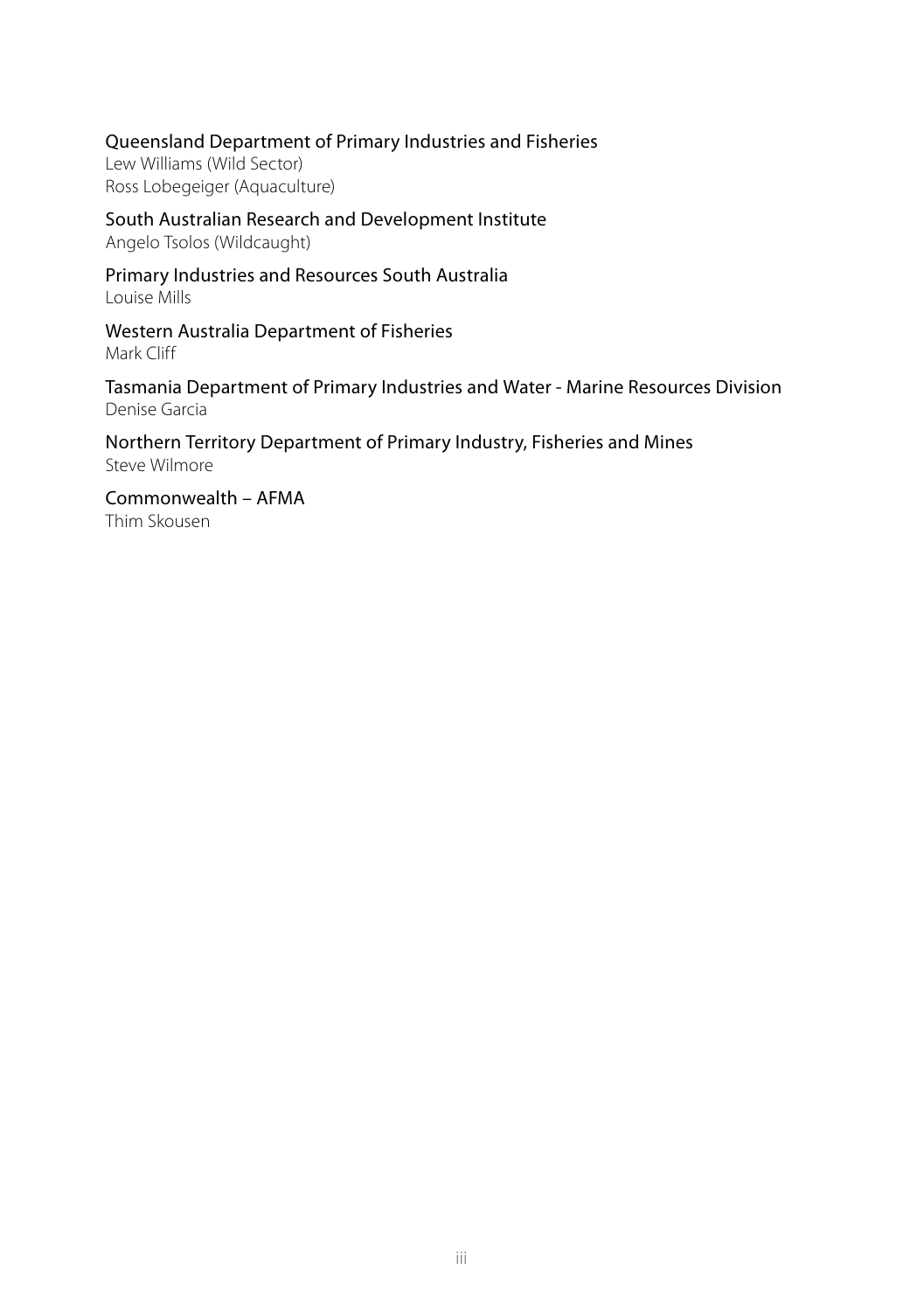### Contents

|                | Non-technical summary                                                                                                                                                            |                                                                                                                 |
|----------------|----------------------------------------------------------------------------------------------------------------------------------------------------------------------------------|-----------------------------------------------------------------------------------------------------------------|
| $\overline{2}$ | Australian fisheries statistics<br>Background<br>Need<br>Objectives<br>Methods<br>Results<br><b>Benefits</b><br>Issues and further development<br>Planned outcomes<br>Conclusion | $\overline{2}$<br>$\overline{2}$<br>$\overline{2}$<br>3<br>3<br>$\overline{4}$<br>$\overline{4}$<br>5<br>6<br>6 |
| 3              | Information sources used in Australian fisheries statistics 2008                                                                                                                 | $\overline{7}$                                                                                                  |
|                | References                                                                                                                                                                       | 14                                                                                                              |
| A<br>B         | Appendices<br>Intellectual property<br>Staff involved in the project                                                                                                             | 8<br>$\mathsf{Q}$                                                                                               |
| C              | Response to recommendations from the Review of Australian Fisheries Economic<br>Statistics                                                                                       | 10 <sup>°</sup>                                                                                                 |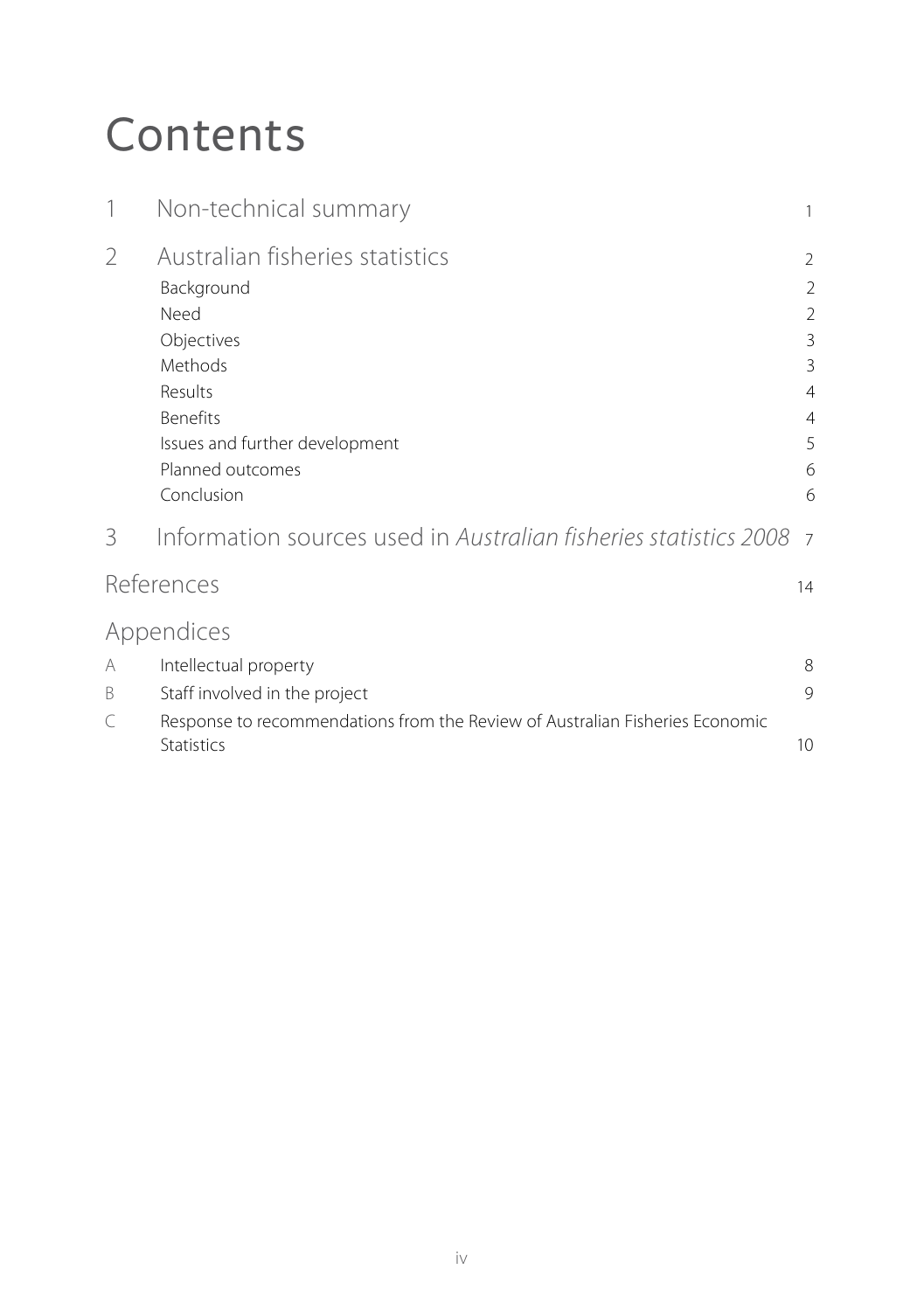### 1 Non-technical summary

#### Outcomes achieved to date:

- Reliable and timely economic data provided to ensure well-informed investment, management and policy decisions by the Commonwealth, the fishing industry and the public in general.
- Accurate information provided to stakeholders on the value associated with the fisheries sector.
- Accurate and cost-effective estimation of the gross value of fisheries production provided to assist current research funding arrangements.
- Baseline information provided that is fundamental to establishing the importance of individual fisheries and trends within fisheries.
- Accurate information provided to stakeholders on exports and imports of fisheries products.

Since 1991 ABARE has annually published detailed production and trade data in *Australian fisheries statistics* to meet the needs of the fishing industry, fisheries managers, policy-makers and researchers. The research undertaken in this project (2008/233) produced data on the volume and value of production from Commonwealth, state and Northern Territory fisheries, and the volume and value of Australian fisheries trade, by destination, source and product, covering the years 2005-06 to 2007-08. The report also contained industry structure profiles of Commonwealth, state and Northern Territory fisheries.

An important aspect of this project was the requirement to implement a process of continuous improvement over the life of the project. These improvements were aimed at enhancing the coverage of fisheries so all commercial fishing activities were included, incorporating industry employment data where available, maintaining the relevance of the data presented in both the production and trade tables, and refining fishery divisions and important species categories. Processes were also implemented to ensure the valuation of commercial fishing was undertaken in a consistent framework.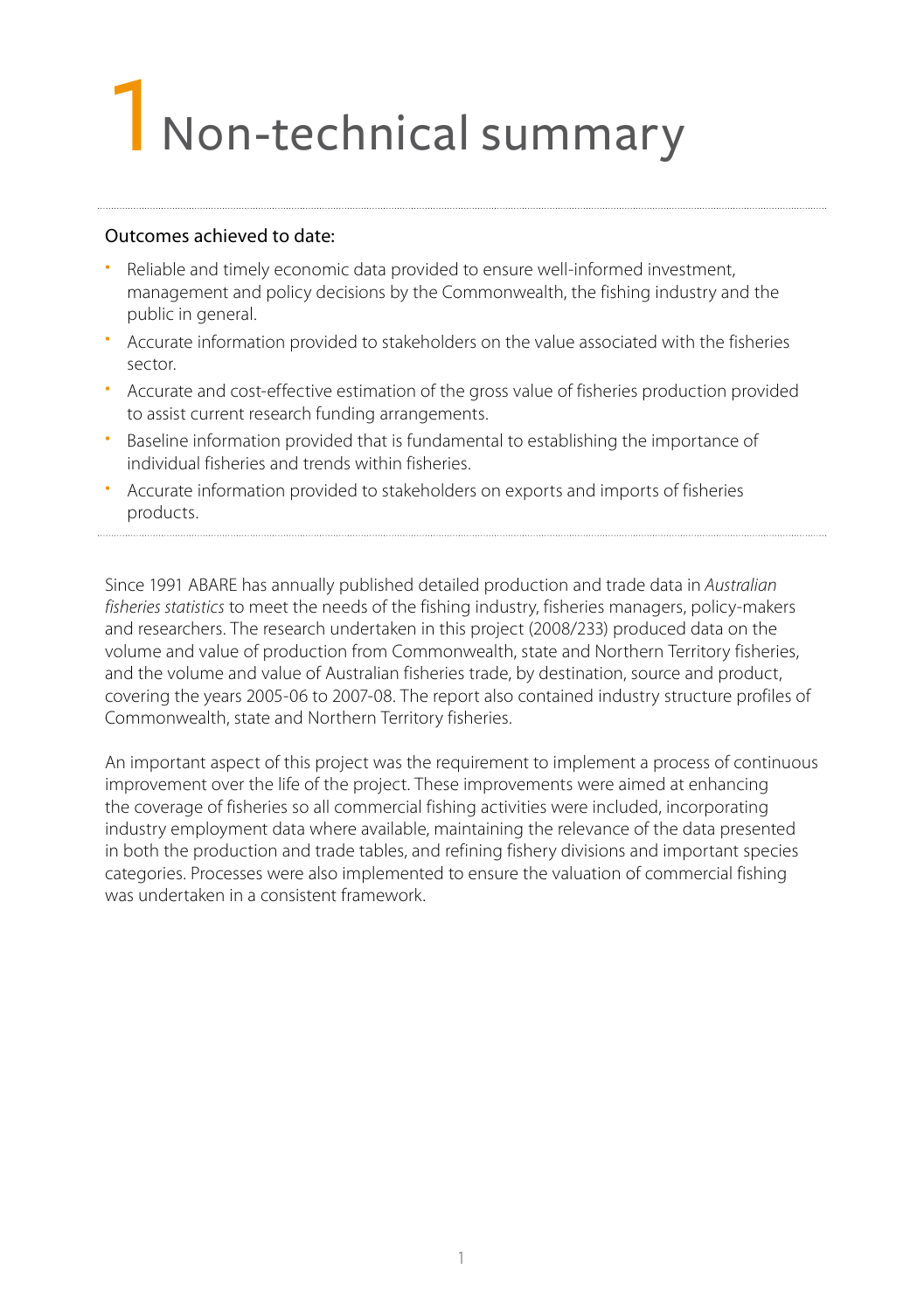# 2 Australian fisheries statistics

#### Background

The absence of reported national fisheries information led to ABARE researching and publishing the first *Australian fisheries statistics* in 1991. The current project (2008/233) was undertaken to maintain the collection of commercial fishing industry production, value of production and trade data. *Australian fisheries statistics* continues to be the only collated and published source of information on commercial industry catches. It is used for a wide range of purposes, including determination of Australian Government financial contributions to fisheries research funding, the determination of industry levies and for addressing a wide range of information needs of both government and industry.

As estimates of the gross value of production (GVP) reported in *Australian fisheries statistics* form the basis for research levies for each fishery, it is important the collection and compilation of these statistics is undertaken independently of those involved in the management and marketing processes to ensure the neutrality and integrity of the estimates. ABARE provides this independence.

#### Need

The development of statistics on Australian fisheries production and value is required to meet a wide range of demands.

The existence of these data in a readily accessible form provides the basis for a range of activities, including the setting of research and management priorities by fisheries managers, industry and funding agencies. The Australian Government, through ABARE, contributes to a number of international databases, including those managed by the Food and Agriculture Organisation (FAO) of the United Nations and the Organisation for Economic Cooperation and Development (OECD). Information at the international level can be important for negotiations on transboundary stocks and in analysing trade opportunities and threats. It is also essential for participating in forums such as the Asia Pacific Economic Cooperation (APEC) and the World Trade Organisation (WTO).

The GVP for specific fisheries is used to determine the Australian Government's and industry financial contributions to the Fisheries Research and Development Corporation (FRDC). It is important GVP estimates are carried out independently of those involved in the management and marketing processes to ensure the neutrality and integrity of both the estimates and the process.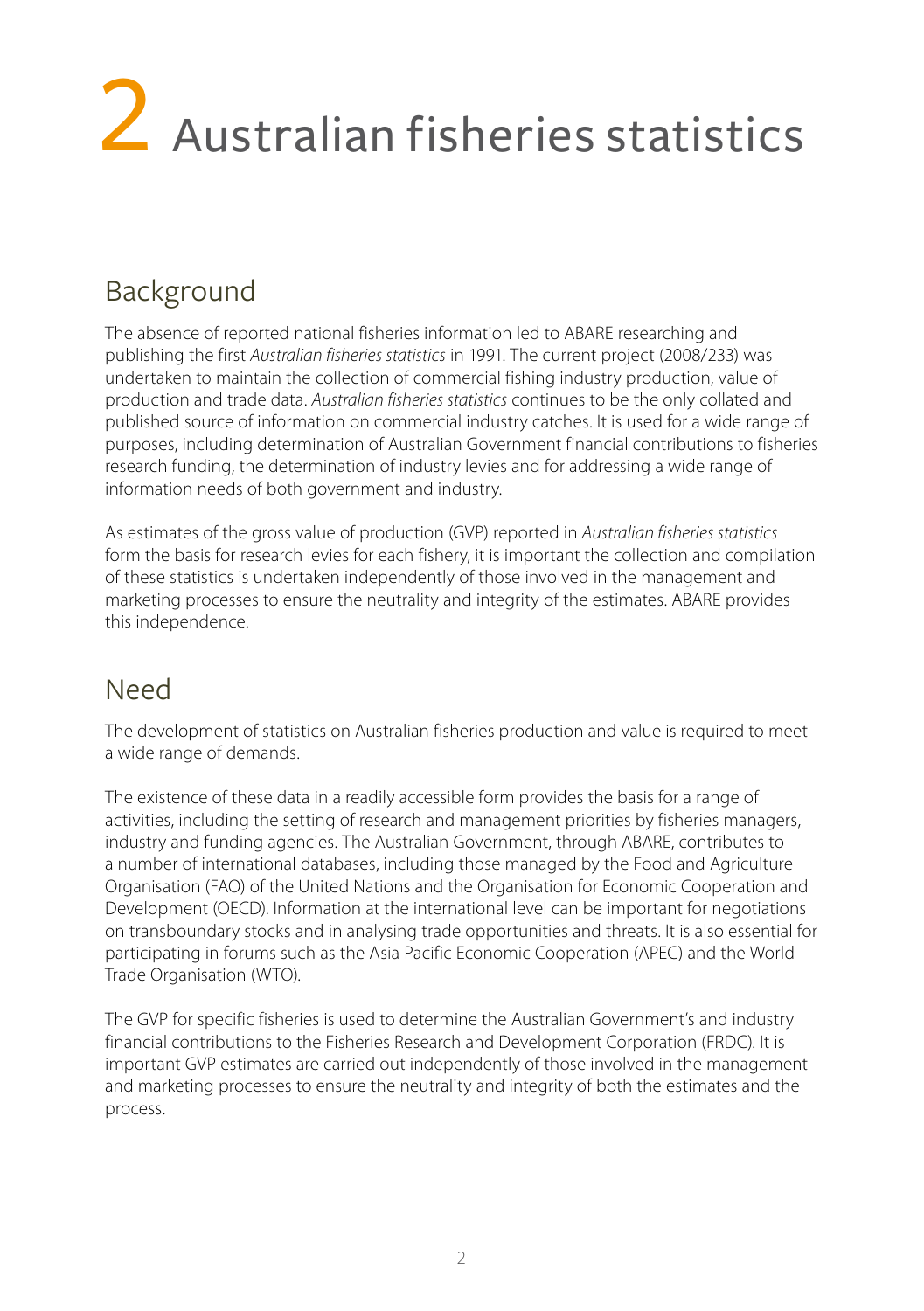The data are extensively used by the fishing industry and by service providers to the fishing industry in making investment decisions and in long-term planning of marketing strategies.

#### **Objectives**

- 1 To maintain and improve the database of production, GVP and trade statistics for the Australian fishing industry, including aquaculture.
- 2 To present these data in an accessible form.

#### Methods

The key element of *Australian fisheries statistics* is the development of GVP estimates for the Commonwealth, state and Northern Territory fisheries. National GVP is the total value of Australian wildcatch and aquaculture production and its calculation is based on prices received by fishers and producers according to the wharf or farm-gate price. The wharf price is the price received for fish at its first landing point, excluding payments for freight, marketing and processing.

The Australian Fisheries Management Authority (AFMA) provides ABARE with Commonwealth production data, which ABARE uses to estimate the value of Commonwealth fisheries production. State and territory fisheries agencies provide ABARE with both production and GVP estimates for their respective fisheries. Responsibility for the accuracy and consistency of data lies with the respective fisheries agencies and the Fisheries Statistics Working Group (FSWG), a sub-committee of the Australian Fisheries Management Forum (AFMF). The FSWG addresses problems with methods of data collection (generally logbooks), consistency of data processing protocols, standardisation of species names and issues such as the effect of the overlapping fisheries management jurisdictions on catch data. Estimates that appear significantly different from expected values are queried.

All production volumes are recorded in landed whole weight. No account is taken of discarded species.

In general, commercial aquaculture production estimates are provided by state and territory fisheries agencies. Systems similar to those for wild capture data are used.

#### Value of product

The prices used in GVP calculations are based on the estimated wharf or farm-gate price received by fishers and aquaculture producers. Values are derived from a range of sources, including fishers and producers, processors, wholesale marketers and seafood buyers. As most fish are not sold at the point of landing or the aquaculture farm-gate, any marketing and transport costs reflected in the market price need to be deducted to derive a first point of sale price. For some states, the values are collected by the fisheries agency, while for others they depend on information provided by a sample of buyers. The sources and contacts for this process are continuously updated and, where relevant, expanded.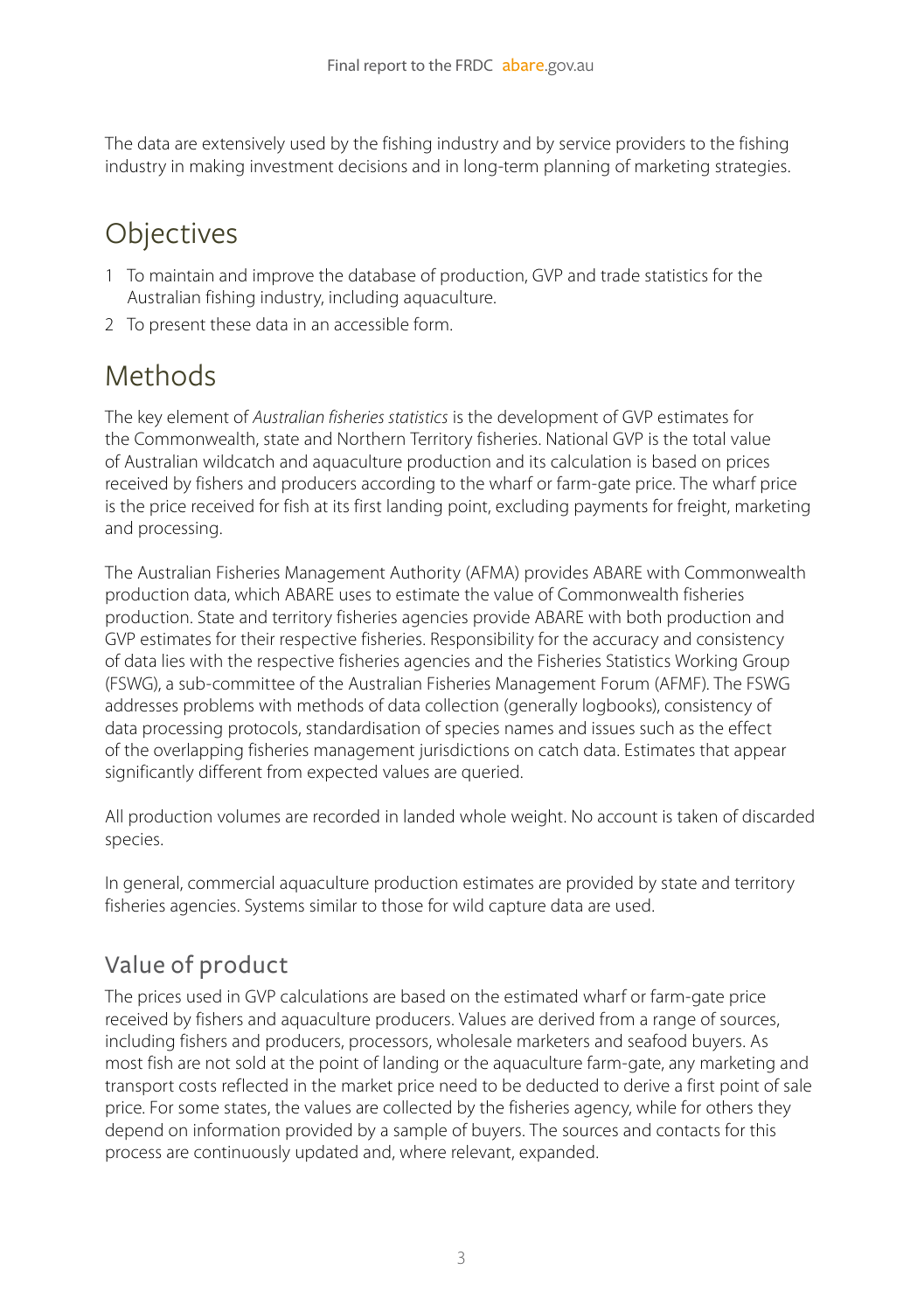#### Intermediate product

It often occurs that live product from one fishery or aquaculture operation is transferred for use in another fishery or aquaculture operation. For example, wildcatch southern bluefin tuna are taken in the Commonwealth fishery and transferred to aquaculture cages off Port Lincoln, South Australia. Where this occurs, an issue arises as to whether the intermediate product should be included in the GVP estimate.

The criterion used in *Australian fisheries statistics* is whether live product is transferred to another management jurisdiction. If product is transferred to another jurisdiction, it is included in the GVP estimates for the jurisdiction in which it was originally produced (in the case of the example above, the Commonwealth southern bluefin tuna fishery). Such product is then treated as any other input by the secondary producers and no correction is made to the value of production from the second jurisdiction (for example, the tuna farming operation). However, when calculating the total value across both jurisdictions, the value of the intermediate product must be deducted to avoid double counting.

The value of live product transferred between operators in the same fishery is generally not recorded. The exception is fish fry, oyster spat and post larval prawns grown in hatcheries for ongrowing. If this product is grown on or transferred to another aquaculture operation in the same state, the value of the hatchery production is not included in GVP estimates. It is only when the product is sold interstate or is used for restocking that the value of hatchery product is included.

#### Trade data

Details on fisheries trade sourced from the Australian Bureau of Statistics (ABS) are based on the harmonised system of tariff codes. ABARE collates the data into categories based on products, destinations and originating jurisdictions. The categories in the trade tables are reviewed each year to ensure they remain relevant.

#### Results

See *Australian fisheries statistics 2008* for results of this project. A new database was created in 2000, which allows more efficient retrieval of information on a species basis. At this stage, 10 years of data (1998-99 to 2007-08) have been entered into the database and will be available on the ABARE website once finalised [\(www.abare.gov.a](http://www.abare.gov.au)u).

#### Benefits

The benefits of this project are widespread and have a substantial public good component. While in general the benefits are non-market in nature, there are significant components of realisable benefits, including the project's usefulness as an input to decision-making for fisheries management and investment, research funding allocation and similar issues.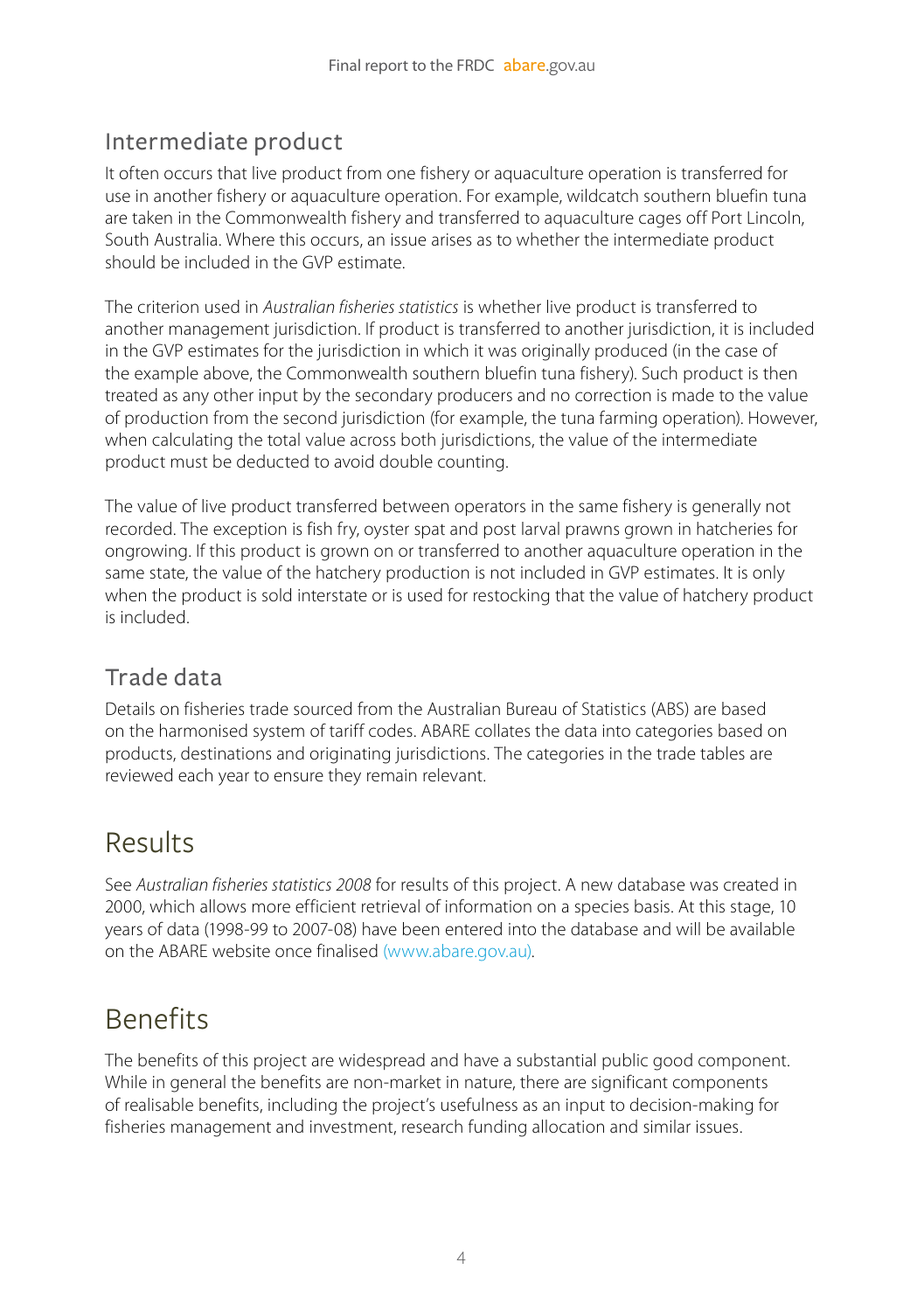The publication of *Australian fisheries statistics* also provides benefits to the fishing industry. These benefits include providing freely available consolidated information on their industry, in both volume and value terms, for use in investment decisions and long-term planning and marketing strategies. The provision of trade data can also assist in this regard by identifying emerging markets.

Since 2002 each version of *Australian fisheries statistics* has been made available for free download from the ABARE website. Since 2007, the production and trade tables have been made available on ABARE's website in speadsheet format to allow users easier access to the data. ABARE will shortly make available 10 year production and trade tables on its website.

#### Issues and further development

The objective of *Australian fisheries statistics* is to maintain a database which enables the production of a low cost publication covering fisheries production and trade. While ABARE collates and publishes the data, it is a collaborative effort involving a number of different organisations at the Commonwealth, state, territory and individual company level.

In recent years, several states have been unable to provide ABARE with final production and GVP estimates by late November for the report to be published in the first quarter of the following year. ABARE keeps regular contact with the state and territory data providers to identify the impediments in providing the necessary data to ABARE in late November. Various reasons were identified, including reporting compliance from operators/producers and difficulty in obtaining prices, particularly in the aquaculture sector.

To address this issue, the Australian Fisheries Management Forum (AFMF) has endorsed the Fisheries Statistics Working Group's (FSWG) recommendation that a 30 November deadline be enforced on state and territory data providers, even where it involves estimation based on incomplete statistics. In cases where this deadline is not met, ABARE then reserves the right to apply pro rata methods to estimate final statistics or carry over statistics from the previous year.

Improvements to the *Australian fisheries statistics* publication are implemented each year, in both the production and trade tables. These include continued updating of Commonwealth, state and Northern Territory fisheries production, species produced (both wildcatch and aquaculture), adoption of standard fish names and species groupings. Trade tables continue to be updated with relevant species and countries. In addition, more detailed information on employment in the fishing industry will be reported, as will information on recreational fishing, where available.

Some issues which could motivate future development are listed below:

• While the general principle is that the value of production should be based on the ex-vessel or ex-farm-gate price, there can be difficulties in obtaining such information. Where prices are not obtained directly from fishers or farmers, the large number of marketing channels used in the fisheries sector can make it difficult to obtain a representative value. The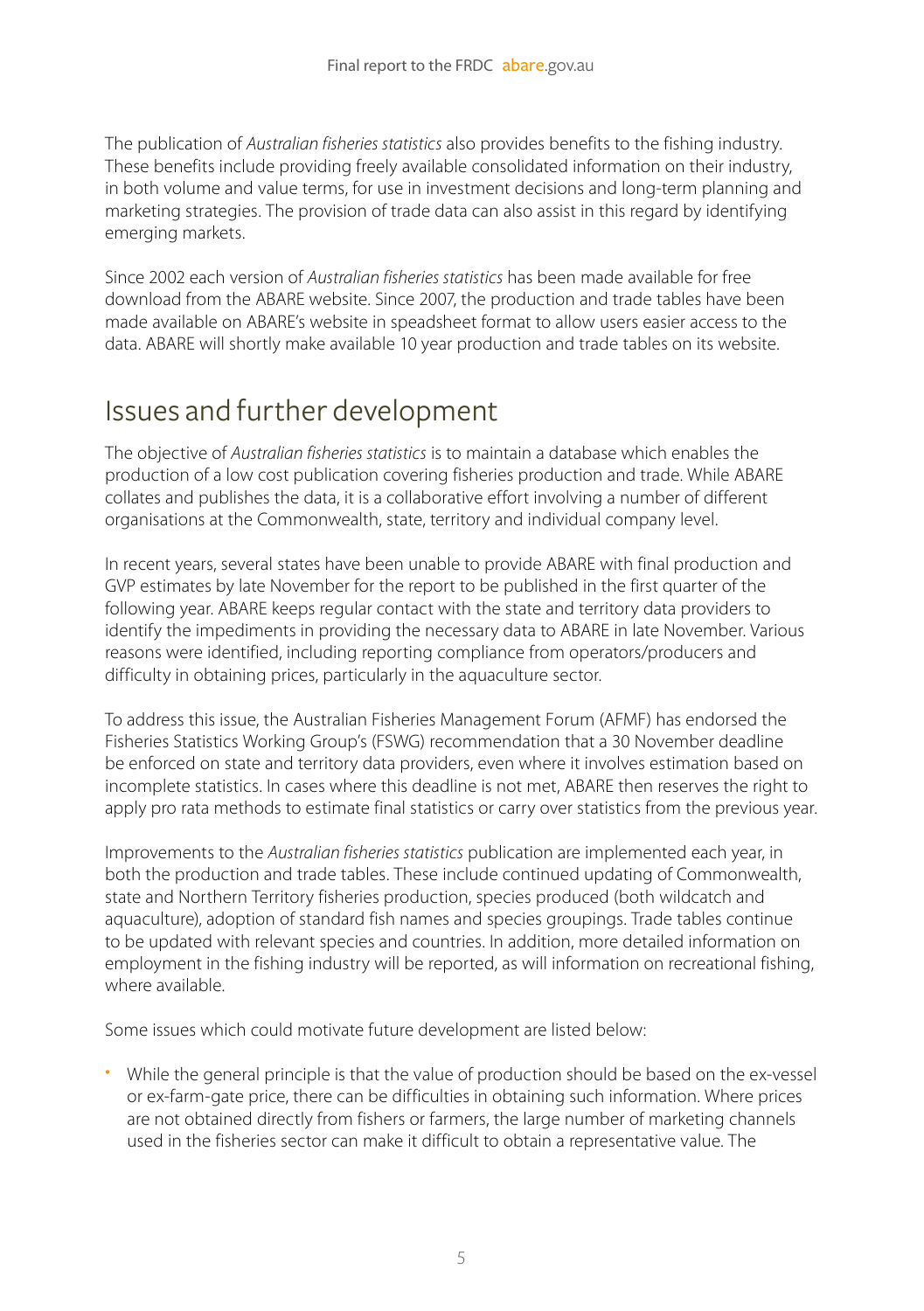distribution of products can also change significantly over time, so regular monitoring of key markets is necessary.

- The size and quality of fisheries products at capture can affect the price fishers receive. However, these attributes are usually neither collected nor reported by fisheries agencies. For example, prawns sold at markets will often be priced according to size and quality but catch data typically only reveals tonnages. The problem is even more pronounced for aquarium species where price can be affected by appearance, condition and breeding status. Some industry respondents find it more difficult to have a representative average price for a species than a price for various grades. Hence the provision of production data by grade or size may improve the accuracy of GVP estimates for some products.
- A requirement for statistics reporting is that there has to be a minimum number of operators within a category before an estimate can be published. This can be a problem for reporting aggregate production estimates for fisheries or aquaculture sectors where there are only a small number of operators.
- Another issue is the reporting period chosen, for example, financial or calendar year. While a financial year reporting period is used in the publication, there has been criticism that this does not concur with fishing seasons.
- The harmonised system and the statistical identification framework currently implemented in Australia prevent identification of trade in most individual species. For example, shark fin exports are not identified separately by the ABS. In addition, the ABS periodically reviews the statistical codes with a view to amalgamating codes or adding new ones.
- Information on industry structure is difficult to present as management approaches vary widely across jurisdictions. In some jurisdictions, structure is based on the number of individual fishers, in others it is based on the number of boats. Many operators are also licensed for multiple fisheries, so there are major problems in establishing the overlaps in boat numbers and employment numbers.

#### Planned outcomes

Planned outcomes of the project include:

- the Commonwealth, fishing industry and the public in general use the data for input into investment, management and policy decisions
- stakeholders obtain accurate information on the values associated with the fisheries sector
- research funding arrangements obtain accurate and cost-effective estimation of the GVP of Australian fisheries
- the importance of individual fisheries and trends within fisheries are established from the data.

#### Conclusion

The project achieved the aforementioned planned outcomes and objectives with the release of *Australian fisheries statistics* 2008.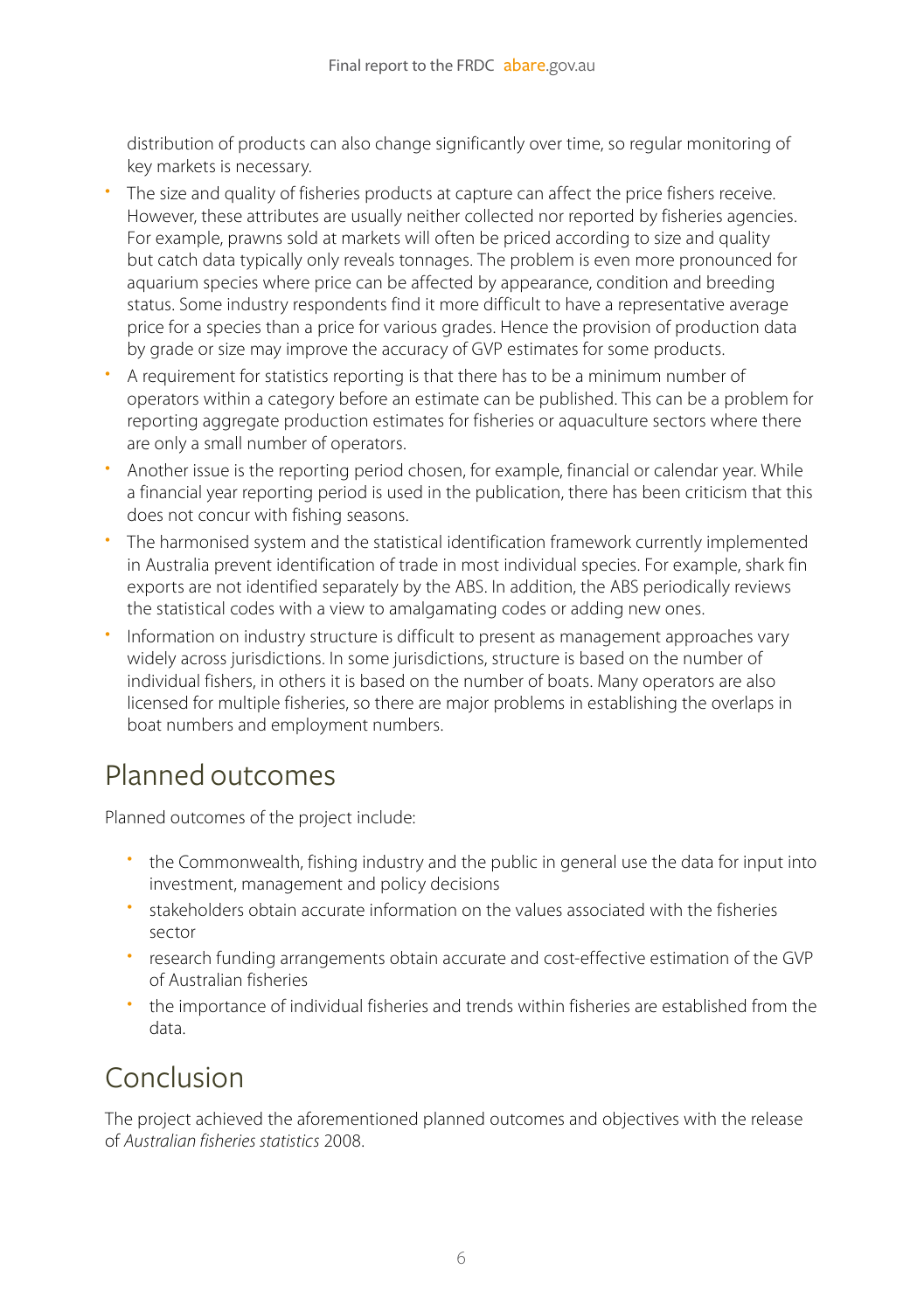# 3 Information sources used in *Australian fisheries statistics 2008*

#### Information sources

| Australian Bureau of Statistics                                        |
|------------------------------------------------------------------------|
| Australian Fisheries Management Authority                              |
| Department of Fisheries Western Australia                              |
| Marine and Freshwater Resources Institute                              |
| Melbourne Wholesale Fish Market                                        |
| New South Wales Fish Marketing Authority                               |
| New South Wales Department of Primary Industries - Fisheries           |
| Northern Territory Department of Primary Industry, Fisheries and Mines |
| Primary Industries Resources South Australia                           |
| Queensland Department of Primary Industries and Fisheries              |
| South Australian Research and Development Institute                    |
| Sydney Fish Market                                                     |
| Tasmanian Department of Primary Industries and Water - Fisheries       |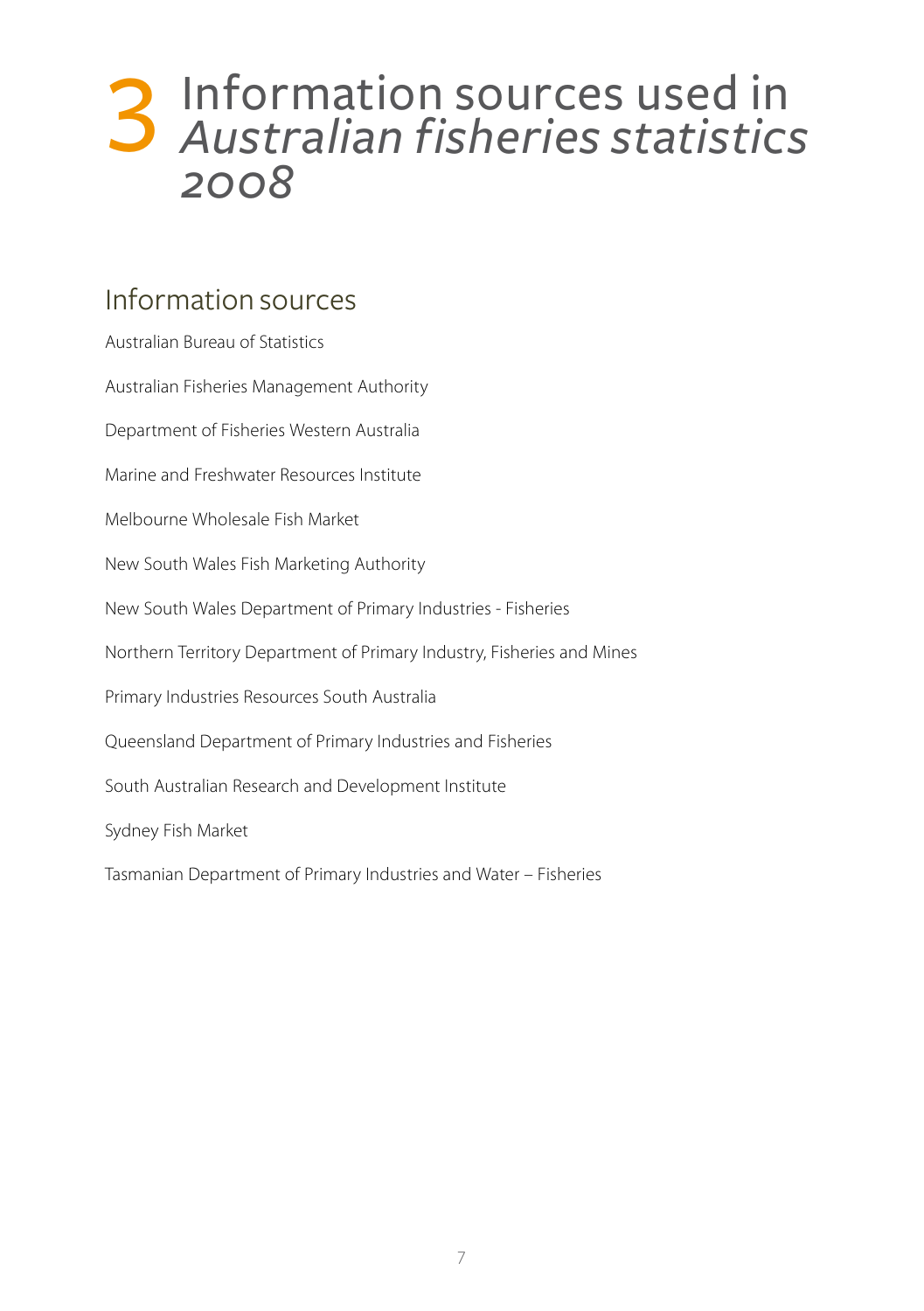

Not applicable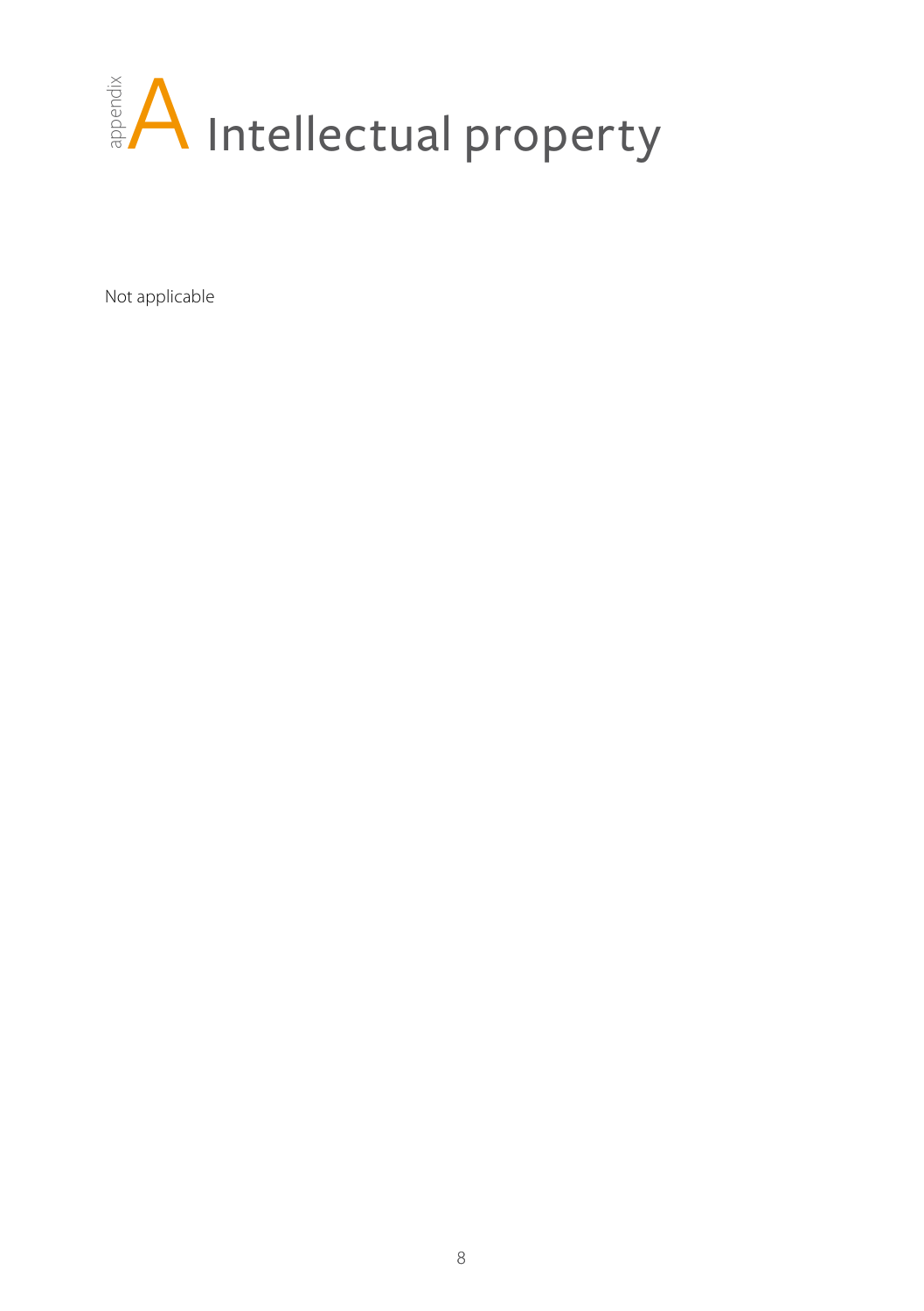# $\mathbb{R}^{\frac{3}{8}}$  Staff involved in the project

Thuy Pham

Alistair Peat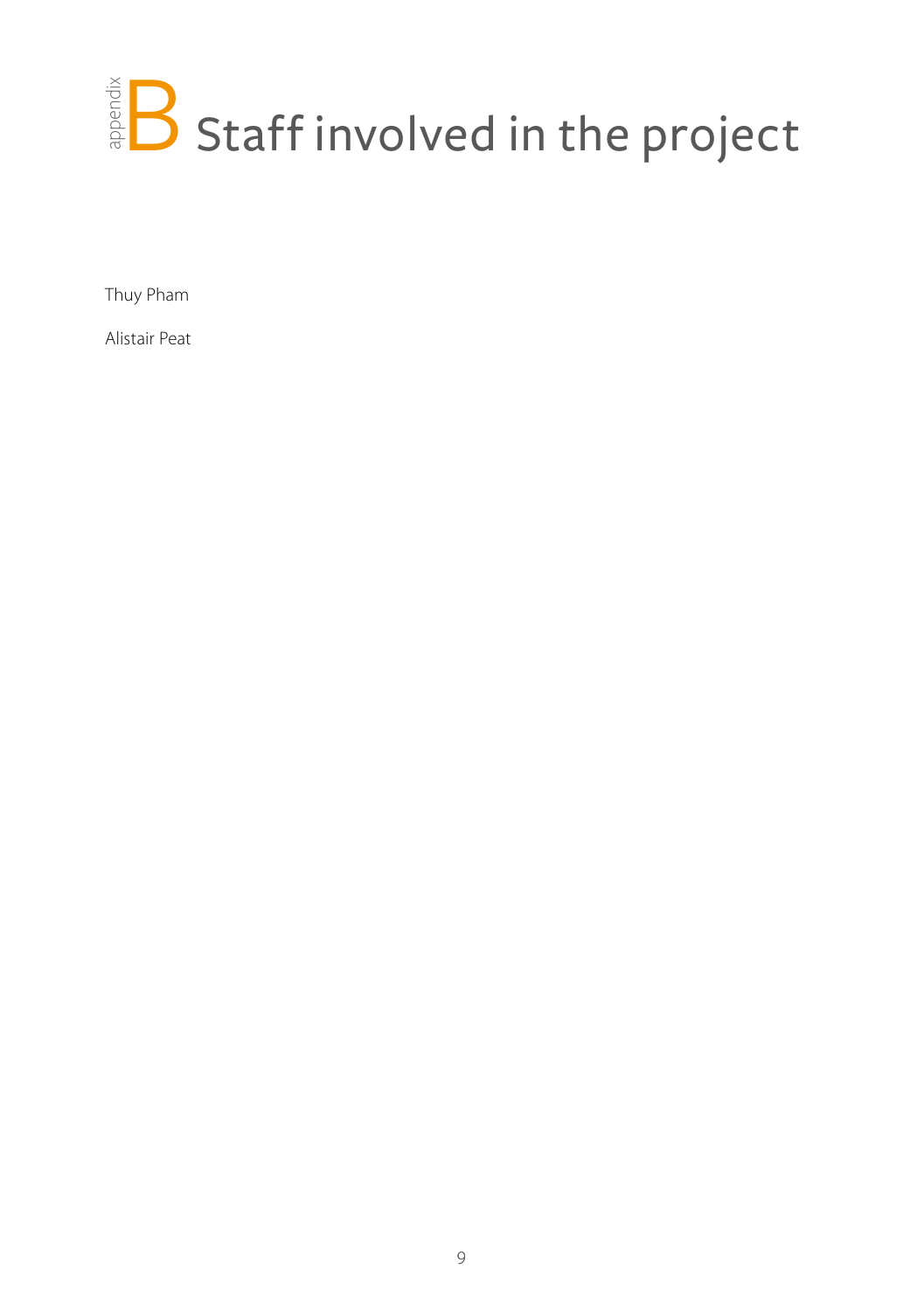#### C Ongoing response to recommendations from the Review of Australian Fisheries Economic Statistics appendix

| General findings                                                                                                 | Recommendations for actions                                                                                                                                                                                                                                                                                                                 | Comment                                                                                                                                                                                                                                                                                                                                                                                                                                                                                                                                                                         |
|------------------------------------------------------------------------------------------------------------------|---------------------------------------------------------------------------------------------------------------------------------------------------------------------------------------------------------------------------------------------------------------------------------------------------------------------------------------------|---------------------------------------------------------------------------------------------------------------------------------------------------------------------------------------------------------------------------------------------------------------------------------------------------------------------------------------------------------------------------------------------------------------------------------------------------------------------------------------------------------------------------------------------------------------------------------|
| Australian fisheries statistics<br>is widely used and valued.                                                    | the needs of a range of users and should be continued<br>with only minor changes. A summary 'industry profile'.<br>The Australian fisheries statistics publication meets                                                                                                                                                                    | Agree with first statement.                                                                                                                                                                                                                                                                                                                                                                                                                                                                                                                                                     |
| Electronic and hard copy.<br>Around 2000 copies are<br>distributed annually.                                     | FRDC publishes the hard copy while ABARE provides the<br>There is still a preference for hard copies of Australian<br>fisheries statistics. The current arrangements, whereby<br>electronic copy, appear to satisfy users.                                                                                                                  | Around 200 hard copies were distributed by ABARE in<br>2008.                                                                                                                                                                                                                                                                                                                                                                                                                                                                                                                    |
| links between state fisheries and<br>Currently there are few web<br>Australian fisheries statistics<br>websites. | Links between Australian fisheries statistics and state fisheries<br>websites should be strengthened. Data in Australian fisheries<br>statistics and state publications should be consistent,<br>requiring agreed decision rules in relation to<br>the number of revisions.                                                                 | Links to state websites have been incorporated in recent<br>As a general rule, revisions are only made by ABARE for<br>websites (as listed) until they can be incorporated into<br>information is used at the time of publication but that<br>the years that are published in the current edition of<br>updates may subsequently be available on state<br>publications stating that the most up-to-date<br>ABARE proposes a note be included in future<br>editions of Australian fisheries statistics.<br>the following year's publication.<br>Australian fisheries statistics. |
| Insufficient detail is given in<br>Australian fisheries statistics<br>for some purposes.                         | ensure transparency of the valuation process. If additional<br>More detailed production and value statistics should be<br>available in an extended electronic database format to<br>regional detail is required this should be kept in the<br>database in preference to increasing the size of the<br>publication.                          | publications stating that a wider data set is available on<br>restrictions) and can be obtained by contacting the<br>request (at some cost and subject to confidentiality<br>ABARE proposes that a note be included in future<br>coordinator of Australian fisheries statistics.                                                                                                                                                                                                                                                                                                |
| Data in Australian fisheries statistics<br>is difficult to access in current<br>formats.                         | The data should be made available in an accessible format,<br>such as Excel, to allow users to easily incorporate data in<br>their applications.                                                                                                                                                                                            | trade tables in Excel format are also under development<br>Production and trade tables are now published in Excel<br>format on the ABARE website. Ten year production and<br>and will be released on the ABARE website once<br>finalised.                                                                                                                                                                                                                                                                                                                                       |
| While difficult to independently<br>verify, some values used appear<br>to understate true returns.               | values, through the use of a wider list of collaborators and<br>harvest sector would assist in confirming values used and<br>More resources may need to be put into identifying fish<br>Development and distribution of trade data to the post<br>through closer monitoring of overseas prices.<br>improve the availability of information. | ABARE does not have any evidence that suggests values<br>ABARE continues to pursue improvements in the price<br>However, there are trade-offs between improving the<br>are consistently underestimated in Australian fisheries<br>accuracy of prices and the costs required to do so.<br>data used for Commonwealth GVP calculations.<br>statistics.                                                                                                                                                                                                                            |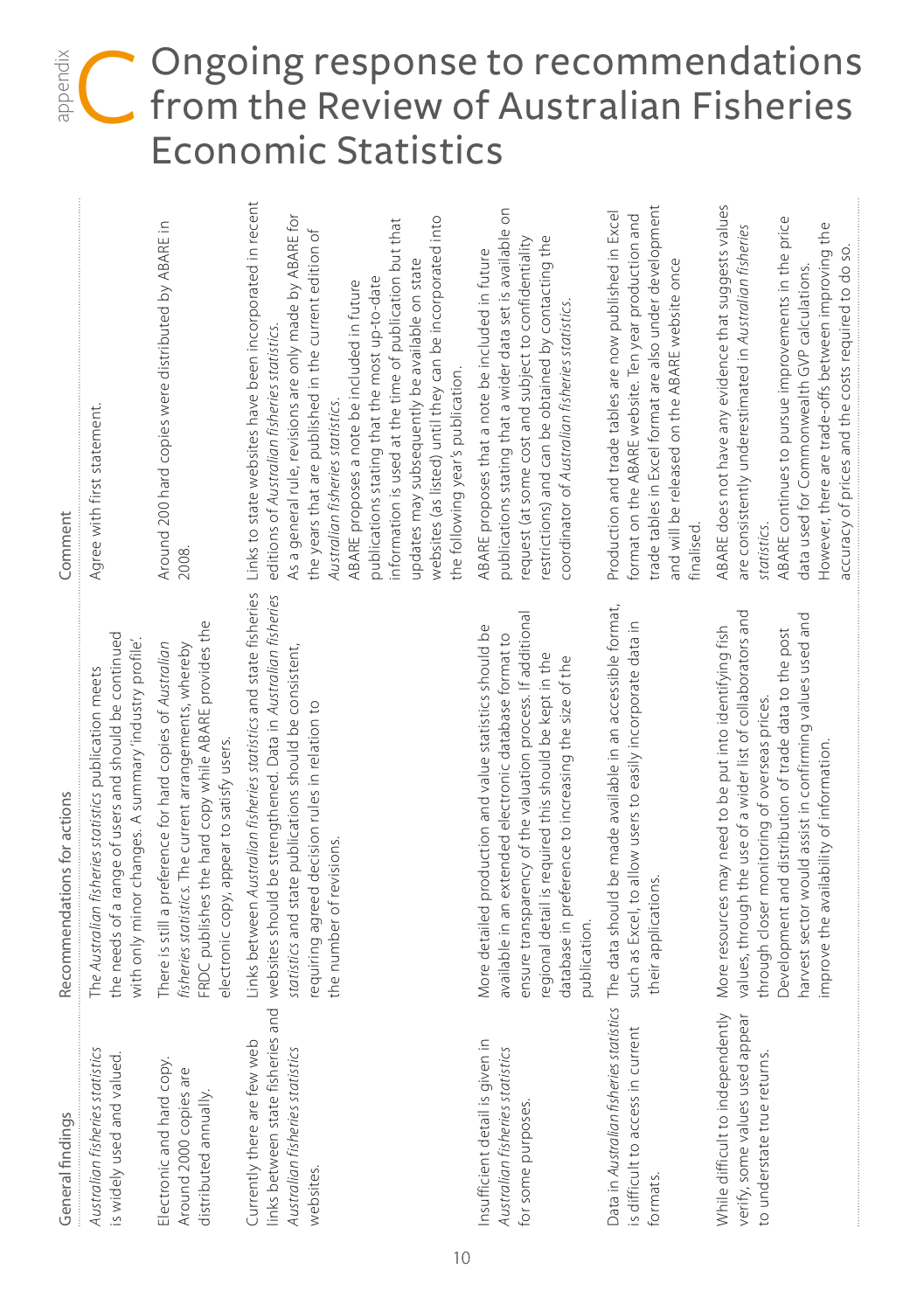| General findings                                                                                                                                              | Recommendations for actions                                                                                                                                                                                                                                                                                                                                                                                                                                                                                                                                                              | Comment                                                                                                                                                                                                                                                                                                                                                                                                                                                                                                                                                                                                                                                                                                                                |
|---------------------------------------------------------------------------------------------------------------------------------------------------------------|------------------------------------------------------------------------------------------------------------------------------------------------------------------------------------------------------------------------------------------------------------------------------------------------------------------------------------------------------------------------------------------------------------------------------------------------------------------------------------------------------------------------------------------------------------------------------------------|----------------------------------------------------------------------------------------------------------------------------------------------------------------------------------------------------------------------------------------------------------------------------------------------------------------------------------------------------------------------------------------------------------------------------------------------------------------------------------------------------------------------------------------------------------------------------------------------------------------------------------------------------------------------------------------------------------------------------------------|
|                                                                                                                                                               |                                                                                                                                                                                                                                                                                                                                                                                                                                                                                                                                                                                          | industry representatives. Through the Fisheries Survey<br>contacts by liaising closely with AFMA, operators and<br>Program, ABARE has recently secured regular price<br>In recent years, ABARE has widened its list of price<br>reports from several operators in the major<br>Commonwealth fisheries.                                                                                                                                                                                                                                                                                                                                                                                                                                 |
| here is an under-emphasis<br>influencing changes in<br>on identifying factors<br>fishing costs.                                                               | More use should be made of the results of ABARE fisheries<br>surveys in relation to industry cost changes in Australian<br>fisheries statistics, such as changes in prices paid/prices<br>received                                                                                                                                                                                                                                                                                                                                                                                       | is easily obtainable from other ABARE publications such<br>fuel price series could be included in the publication, it<br>As the factors influencing costs are often highly fishery<br>a publication that brings together Australian fisheries<br>report and other ABARE research reports to assess the<br>production and trade statistics in one report. While a<br>publications such as ABARE's Fishery economic status<br>The aim of Australian fisheries statistics is to provide<br>report, which brings together information from<br>Australian fisheries statistics, the Fisheries survey<br>specific, the discussion is addressed in other<br>overall economic performance of fisheries.<br>as Australian commodity statistics. |
| economic information on the<br>post harvest sectors of each<br>There is a need for more<br>state.                                                             | downstream effects on the post-harvest sector. A concerted<br>effort is required to develop economic information on this<br>Decisions in relation to the catching sector have<br>sector in each state and provide updates.                                                                                                                                                                                                                                                                                                                                                               | ABARE agrees that more information could be collected<br>but additional funding would be required                                                                                                                                                                                                                                                                                                                                                                                                                                                                                                                                                                                                                                      |
| There are important weaknesses<br>published in Australian fisheries<br>in using the GVP estimates<br>setting research funding.<br>statistics as the basis for | evels. Adjustment for information would address this problem.<br>The narrow window available to prepare GVP estimates results<br>in the use of conservative preliminary estimates which reduce<br>funding levels. Changes in the timetable and administrative<br>The use of a lagged average of three years of GVP estimates<br>Improvements in the availability of price information would<br>educes the level of research funding below the prescribed<br>with no adjustments for changes in purchasing power<br>arrangements may reduce this problem.<br>make estimation more robust. | As discussed above, ABARE recognises there is a scope<br>Б<br>according to legislation. This issue could be raised as<br>policy question with the Department of Agriculture,<br>ABARE does not have any evidence to suggest the<br>for continual improvements when obtaining price<br>Research and development levies are calculated<br>preliminary estimates are conservative.<br>Fisheries and Forestry.<br>information.                                                                                                                                                                                                                                                                                                             |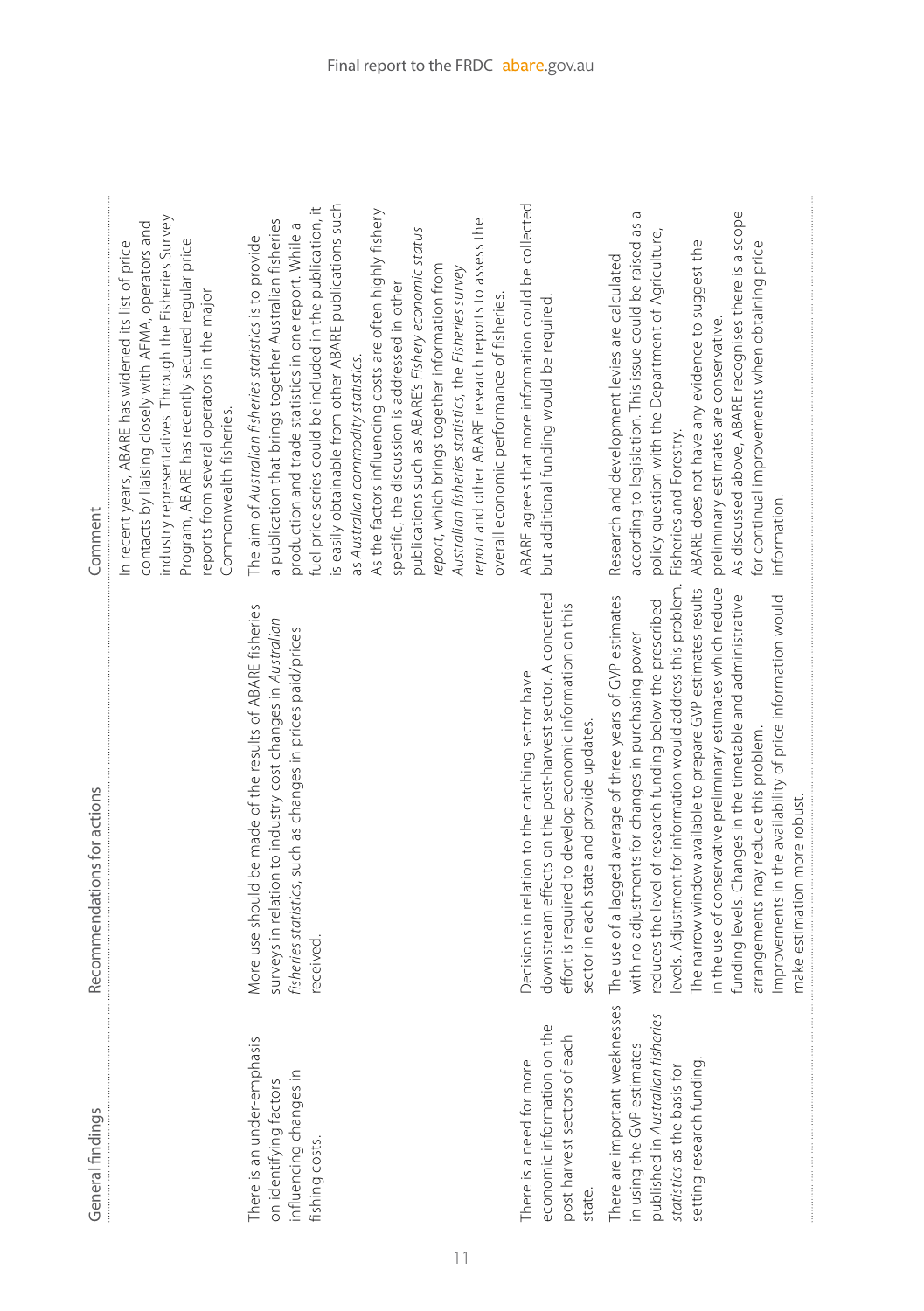| General findings                                                                                                         | Recommendations for actions                                                                                                                                                                                                                                                                                                                                         | Comment                                                                                                                                                                                                                                                                                                                                                                                                                                                                                                                                                                                                                           |
|--------------------------------------------------------------------------------------------------------------------------|---------------------------------------------------------------------------------------------------------------------------------------------------------------------------------------------------------------------------------------------------------------------------------------------------------------------------------------------------------------------|-----------------------------------------------------------------------------------------------------------------------------------------------------------------------------------------------------------------------------------------------------------------------------------------------------------------------------------------------------------------------------------------------------------------------------------------------------------------------------------------------------------------------------------------------------------------------------------------------------------------------------------|
| The commercial fishing charter<br>sector can be incorporated in<br>fishing GVP estimates using<br>current methodologies. | is difficult with a range of charging methods of valuation for<br>The charter boat industries are now licensed in most states<br>and are required to provide logbook information. Valuation<br>determine an agreed standardised method of valuation for<br>statistical purposes. However, it should be possible to<br>statistical purposes.                         | eastern tuna and billfish fishery but found a considerable<br>needs to be considered in the context of how and where<br>when valuing the sector. The use of commercial prices is<br>amount of data needed to be collected and the process<br>ABARE has attempted to value the charter sector of the<br>one option that could be explored further but this use<br>Even where comprehensive and consistent catch data<br>of methodological issues that need to be addressed<br>fisheries statistics is problematic as there are a range<br>are available, incorporating this sector in Australian<br>such valuations will be used.  |
| The recreational and customary<br>fishing sectors can potentially<br>be incorporated in a GVP<br>framework.              | provide a measure broadly comparable to commercial GVP.<br>An index of recreational activity based on state monitoring<br>Details on the level of catches will depend on updates of<br>Valuing recreational catches at commercial values can<br>of key fisheries could be a feasible means of updating<br>national recreational fishing survey data.<br>catch data. | there are substantial data availability issues in terms of<br>commercial prices needs to be carefully considered as<br>catch statistics, as well as a range of methodological<br>such an approach may not be useful in the broader<br>issues that need to be addressed in terms of prices.<br>At this stage, incorporating the recreational sector<br>The time and cost required to adopt even simple<br>sense – for example, assessing resource sharing<br>valuation techniques such as the application of<br>in Australian fisheries statistics is not feasible as<br>arrangements between competing users.<br>was very costly. |
|                                                                                                                          |                                                                                                                                                                                                                                                                                                                                                                     |                                                                                                                                                                                                                                                                                                                                                                                                                                                                                                                                                                                                                                   |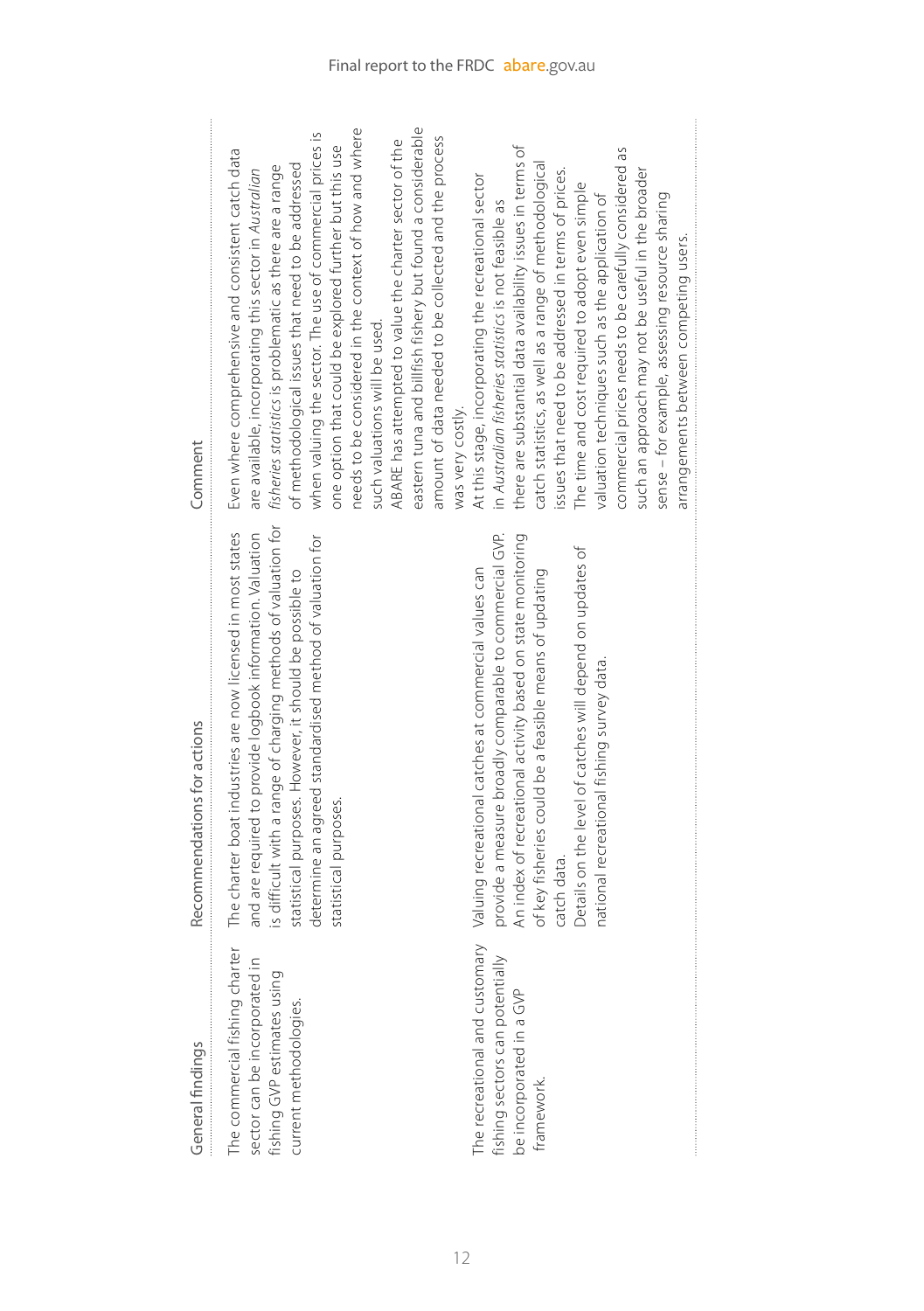| General findings                                                                                               | Recommendations for actions                                                                                                                                                                                                                                                                                                                                                                                                                                                                                                                                                                                                                                                                                                                                     | Comment                                                                                                                                                                                                                                                                                          |
|----------------------------------------------------------------------------------------------------------------|-----------------------------------------------------------------------------------------------------------------------------------------------------------------------------------------------------------------------------------------------------------------------------------------------------------------------------------------------------------------------------------------------------------------------------------------------------------------------------------------------------------------------------------------------------------------------------------------------------------------------------------------------------------------------------------------------------------------------------------------------------------------|--------------------------------------------------------------------------------------------------------------------------------------------------------------------------------------------------------------------------------------------------------------------------------------------------|
| The mainstream aquarium fish<br>incorporated in GVP estimates.<br>industry is currently                        | through misunderstandings of the concept of farm-gate prices<br>trade should provide independent validation of the size and<br>A significant part of production is believed to be outside<br>Current value estimates are disputed by industry, mainly<br>relation to the disease risk posed by the aquarium fish<br>the recognised industry. A review of current policy in<br>value of the industry.                                                                                                                                                                                                                                                                                                                                                            | To ensure values are calculated within a consistent<br>price at the first point of landing; that is, the price<br>Commonwealth fisheries should be based on the<br>framework, ABARE maintains that prices for<br>wildcatch aquarium species caught in<br>paid to the diver.                      |
| Incorporating the post harvest<br>sector of the seafood industry<br>appears feasible.                          | Using the ABS surveys would appear to be the most feasible<br>exact measure of GVP that would be comparable to other<br>subject to wide confidence limits and do not provide the<br>Current ABS data collections covering these sectors are<br>means of collecting data on the sectors in the future.<br>industry estimates.                                                                                                                                                                                                                                                                                                                                                                                                                                    | ABARE suggests that the ABS be consulted on this issue.<br>incorporate the post harvest sector into Australian<br>ABARE does not have any immediate plans to<br>fisheries statistics as considerable additional<br>resources would be required.                                                  |
| Employment levels reported by<br>understate employment in the<br>the ABS Census appear to<br>seafood industry. | of ensuring the correct employment classifications are used<br>in the 2006 Census, to ensure that the industry is accurately<br>It is feasible to capture employment data through licensing<br>If understatement of employment is a major concern then<br>The Census may be unsuited to recording fishing industry<br>Industry organisations need to publicise the importance<br>and logbooks. This would require coordination between<br>examinations of the problems involved and comparison<br>employment mainly because of the high seasonality of<br>management authorities to develop national data to<br>a study of employment over 2006-07 would allow<br>reflected in national data.<br>with the 2006 Census.<br>that employment.<br>prevent overlaps. | ABARE suggests that the ABS be consulted on this issue.<br>major Commonwealth fisheries, ABARE has had mixed<br>While the employment data collected in the Fisheries<br>survey program enables estimates to be obtained for<br>success in obtaining employment estimates for state<br>fisheries. |
| National consumption study                                                                                     | the interest of a consortium of potential sponsors in jointly<br>undertaking a National Seafood Consumption Study and<br>That an initial investigation be undertake of the cost of<br>funding such a study.                                                                                                                                                                                                                                                                                                                                                                                                                                                                                                                                                     | None.                                                                                                                                                                                                                                                                                            |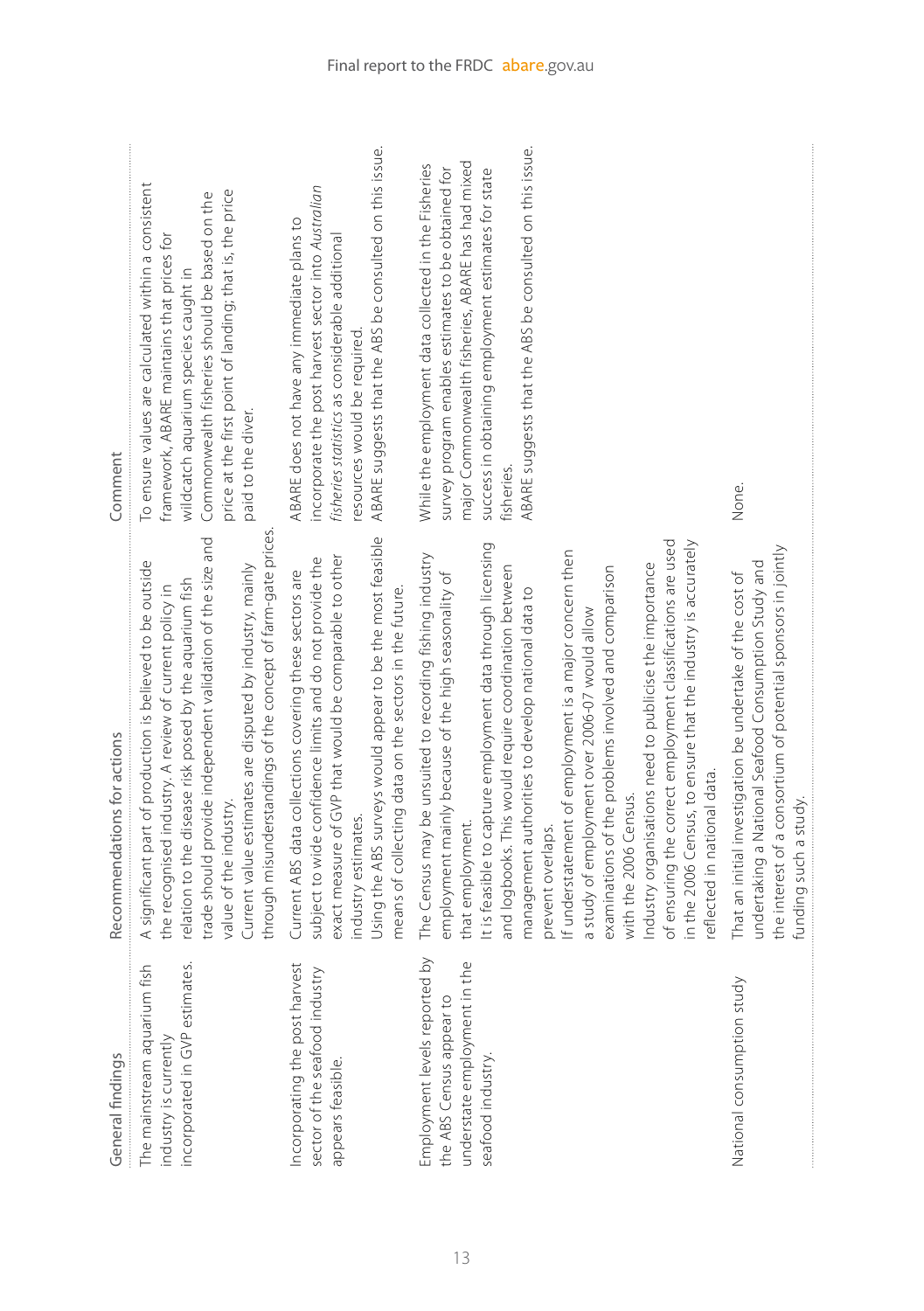## References

- Australian Bureau of Statistics (ABS) 2007, *Working Population Profile*, 2006 Census Community Profile Series, cat. no. 2006.0, Canberra.
- —— 2009, *Labour Force*, Australia, Detailed Electronic Delivery, cat. no. 6291.0.55.001, Canberra.
- Coleman, APM 1998, *Fishcount: A Survey of Recreational Fishing in the NT*, Northern Territory Department of Primary Industry and Fisheries, Fishery Report 43.
- Henry, G and Lyle, J (eds) 2003, *The National Recreational and Indigenous Fishing Survey*, Australian Government Department of Agriculture Fisheries and Forestry, Canberra.
- Hundloe, T 2002, *Valuing Fisheries: An Economic Framework*, University of Queensland Press, Brisbane.
- Knight, M, Doonan, A and Tsolos, A 2007, *The South Australian Recreational Charter Boat Fishery*, SARDI Aquatic Sciences Publication No. 2007/000847-1, SARDI Research Report Series No. 239.
- Smallwood, CB and Sumner, NR 2007, *A 12-Month Survey of Recreational Estuarine Fishing in the South Coast Bioregion of Western Australia during 2002-03*, Fisheries Research Division, Department of Fisheries Western Australia, Fisheries Research Report No. 159.
- Smith, P 2006, *Review of Australian Fisheries Economics Statistics*, report prepared for the Fisheries Research and Development Corporation Board, FRDC project 2005/237.